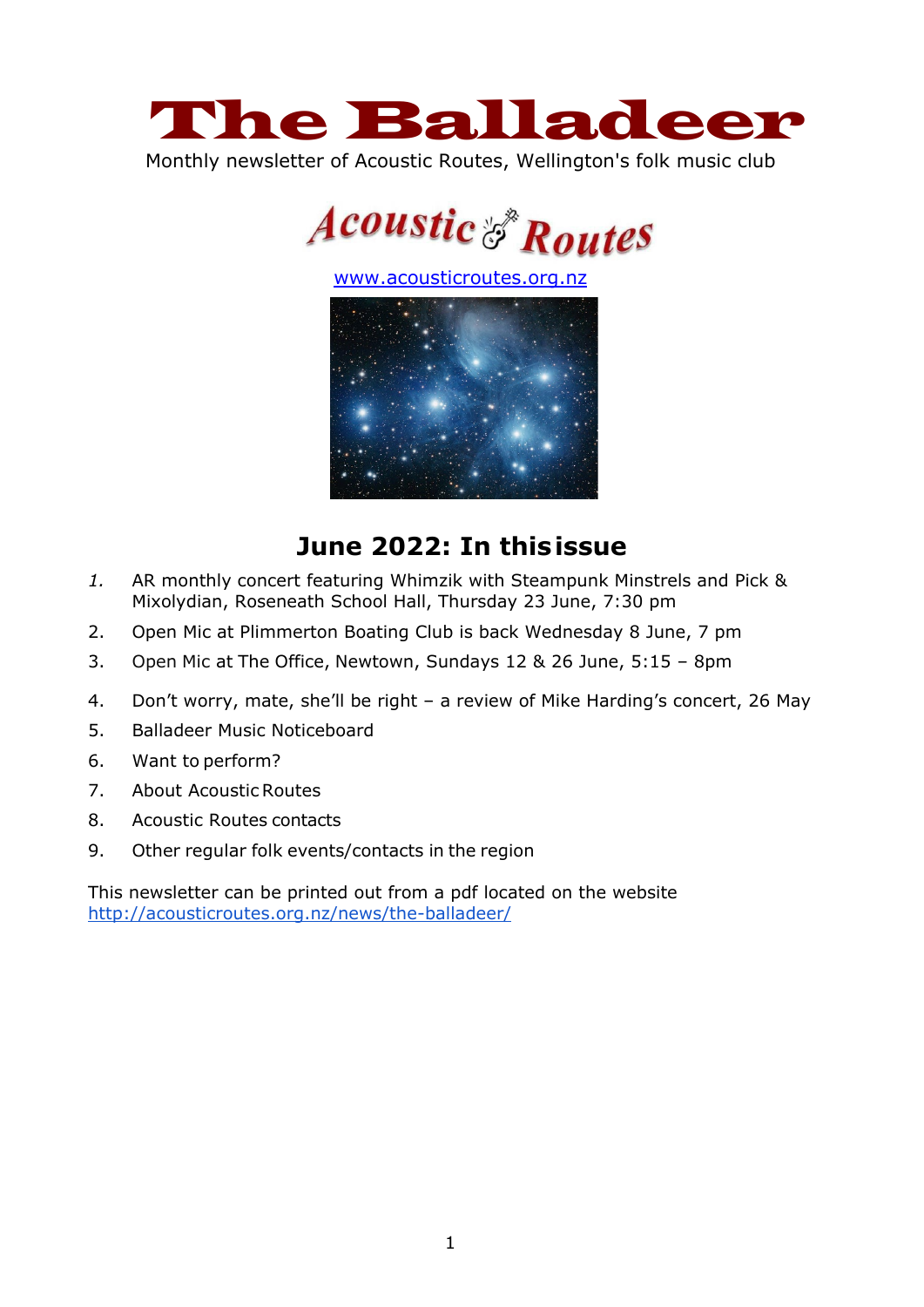## **1. AR monthly concert featuring Whimzik with Steampunk Minstrels and Pick & Mixolydian, Roseneath School Hall, 23 June, 7:30 pm**



**Whimzik** aka Glenn Kastrinos and Kjelsty Hanson live in Hawkes Bay and have been playing traditional music together for many years. Kjelsty comes from Montana and plays a variety of percussion instruments including bodhran, bones and spoons. She also turns into characters that will stir the imagination. Kjelsty has been a sculptor for many years and brings her artistic vision into her stage performance. Glenn has been playing traditional music since the seventies and competed in fleadh cheols (Irish traditional music competitions) in New York City and

Ireland. He plays fingerstyle guitar, irish flutes and whistles and sings. He is drawn to unusual tunes (especially waltzes) from Appalachia, Idaho, Ireland, Brittany and Scandinavia.

Music is about experiencing emotions, and their playing will bring a laugh one minute and a tear in the next. They can't wait to share some music with Acoustic Routes.



#### **Steampunk Minstrels**



Steampunk Minstrels is a largely acoustic guitar-based band with Mairi-Anne on mandolin, twelve string and bass guitar and Marius on six and twelve string guitar. They play original music which is a fusion of African and Celtic music with a hint of rock and jazz. They were part of the regular Folk Club scene in South Africa until parenthood struck and have recently reemerged on the Wellington music scene. It is a real pleasure to have them back at Acoustic Routes.

#### **Pick and Mixolydian**

Pick and Mixolydian are a Wellington-based acoustic duo featuring Jo Shrigley on ukulele and vocals with Bruce Omundsen on small pipes, tin whistle, and vocals.

Jo has been part of Wellington's WOSOSI (World Song Singers) choir for over 4 years, which has cemented her love of things international. As well as picking away at her ukulele, Jo is studying Music Theory at Victoria University.

Bruce also joined WOSOSI recently, which was a spark for the idea of forming a folk duo. Highland piping has



been a constant presence for him over the last 40 years, highlighted with many trips back to his ancestral roots in Scotland. Scottish and other Celtic music is a natural choice for the duo but Bruce enjoys expanding on the mixolydian scale available to his main instrument.

Together Bruce and Jo have been building a varied folk repertoire and look forward to sharing their joy of music with you.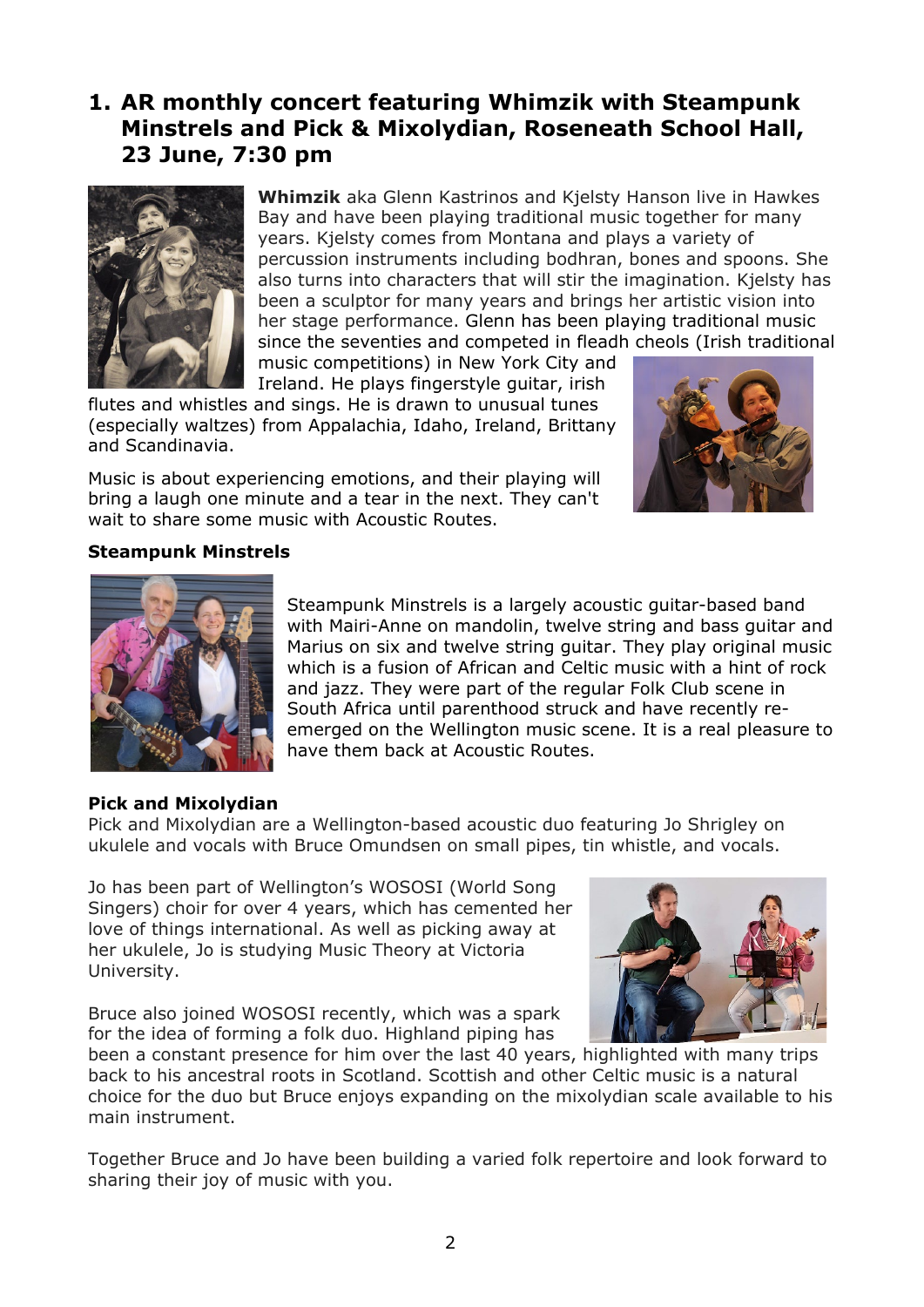**Entry:** \$15/\$10 for members. Cash only (no eftpos facilities).

**Please note**: The Acoustic Routes Committee has agreed on the following approach under Orange Covid Level.

- Some audience members may not be fully vaccinated and/or may choose not to wear a mask, since these are no longer mandatory requirements.
- The Committee encourages audience members to be fully vaccinated and wear a mask for their own protection.
- Workers and volunteers at gatherings must wear face masks unless they are exempt.

### **2. Open Mic, Plimmerton Boating Club, 10 Moana Road Plimmerton, Wednesday 8 June, 7pm**

Open Mic at Plimmerton Boating Club is up and running again on the second Wednesday of June at 7pm. From July onwards it's back to the second Thursday in the month.

Looking forward to seeing you all again soon. Hope you've all improved cause you've had enough time!  $\bigcirc \bigcirc$ 

Spread the word.

Same Ole MC. Roy McGuinness 021433878



## **3. Newtown Open Mic upstairs at The Office, Sundays 12 & 26 June, 5:15-8pm.**



Newtown Acoustic Sound's "Open Mic" is back, upstairs at THE OFFICE Bar in Riddiford Street, Newtown, on Sundays 12 and 26 June, 5.15-8pm. Hope to see familiar faces and hear wonderful music from you all.

Usual Covid common sense:

- Follow any restrictions as per The Office requirements
- Vaccine passes are no longer required, but we do ask you to be masked unless seated and let's try to keep 1m distance.
- Please don't come if you have ANY symptoms go and get tested instead.

Contact: kevin.ikin@supermail.co.nz, or [newtownacousticsound@gmail.com](mailto:newtownacousticsound@gmail.com)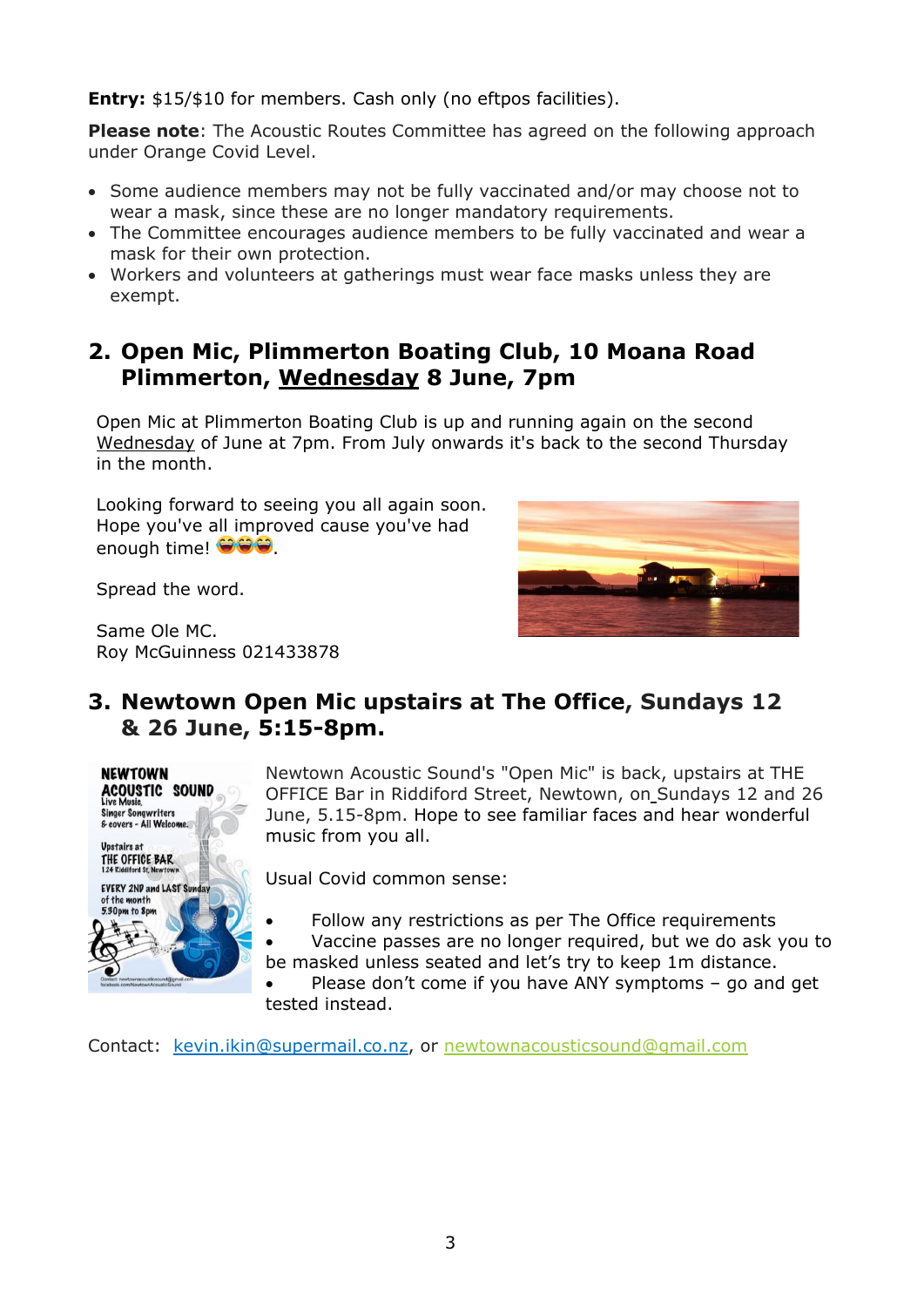## **4. Don't worry, mate, she'll be right – a review of Mike Harding's concert, 26 May**

Mike's gig on Thursday at Acoustic Routes was a stroll around the country and a wander down memory lane for many of us in the audience. In a way, it's a shame that so many of them are only to be found down that memory lane, because there are so many great songs by so many great song writers we don't hear very often these days – but hats off to Mike for keeping them alive, as he has always done.

After a very harmonious selection of "English-as" songs, including humour and songs with a wartime theme from Deb Harding and Mary Hubble, it was straight on with our NZ journey.

We started off in the local area with Paekakariki by jazzman Ken Avery, and Coffee Bar Blues (and reference to the Monde Marie) by Peter Cape, then we had a sojourn up country with Spell-o and While the Billy Boils, followed soon after by Wool-away Jack and Sheep-o Joe, and later we were taken down a country road I know. There were love songs from Kath Tait and Dave Hollis, and we were even taken to Wayne Gillespie's Invercargill, and back in the end to Eketahuna. Meanwhile, naturally in current times, war and peace songs had an outing, with Alexander Whisker's song, Gorlem and Isabel.



Mike said he'd been bringing out songs you can sing at the likes of Tradfest, and "you find out what a good song is when you can stand up and sing it in front of a bunch of people without an instrument or any other bells and whistles". I'd say you also find out what a good singer is when he can stand up and sing song after song in front of a bunch of people with only a guitar, delivering humour, pathos, irony, great stories and great characters with equal conviction and panache. It's funny to think of some of those songs being performed at Tradfest, having only been written in the eighties, but they are already part of our tradition, and certainly a backdrop to my life over the past few decades. My highlight came partway into the second half when a certain rainbird in the tea-tree flitted through – Peter Cape's song was one of the first I learned when I became involved with the New Edinburgh Folk Club in my student days and has always been a favourite.

I was sorry there were none of Mike's own songs, but perhaps he doesn't feel they've reached traditional status yet! Or perhaps they weren't specifically 'kiwi' enough to make the cut for a NZ Music month concert, or there was just too much to choose from. In any case, it was great to travel those NZ acoustic routes with Mike in the driver's seat, and to feel, for a couple of hours anyway, that perhaps one day soon, she will be right again, mate.

Many thanks to Mike, Deb and Mary, and to the Acoustic Routes committee for arranging such a quintessentially New Zealand concert for NZ Music Month.

Janette Munneke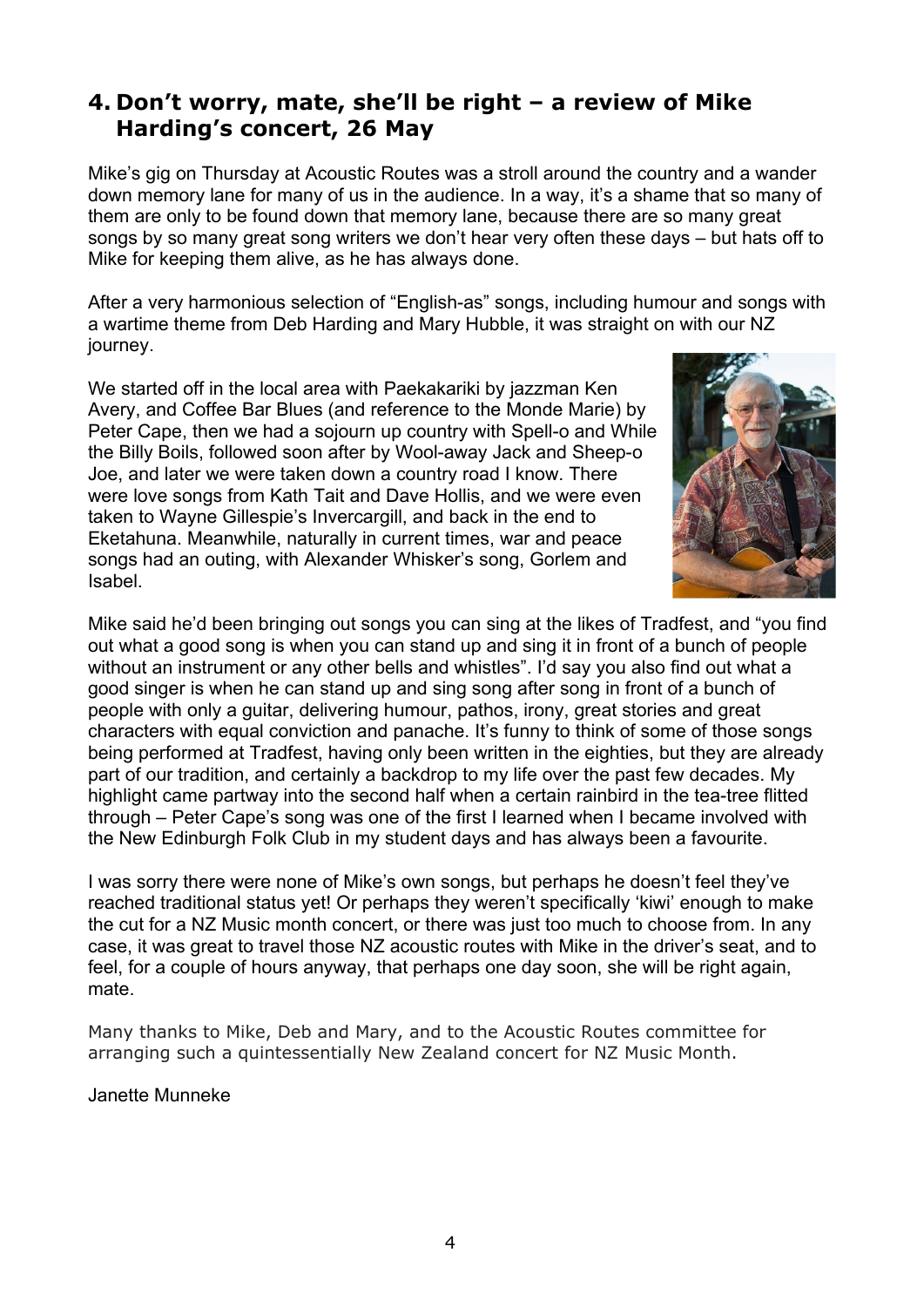## **5. Balladeer music noticeboard**

Where you can advertise your music-related items—lessons, instruments, gigs, band members wanted, etc.

- **a) Songs 6021 at the Moon Bar, 167 Riddiford Street Newtown, Sundays 5,12, and 19 June, 7 pm**
- 5 June Colette Rivers, Alan Downes, Bill Lake
- 12 June Renee Milner, Julie Lamb Outfit, SODA
- 19 June Laldy, The Godwits, Butter Wouldn't Melt/Tall Folk (combined set)

Doors open from 6pm, music from 7pm, door charge \$10 Contact: Don Mackay [6021songs@gmail.com](mailto:6021songs@gmail.com%3e)

- **b) Auntie Social at the Moon Bar, 167 Riddiford Street Newtown, Thursday 2 and 16 June, approximately 6:30-7:45 pm**
- 2 June No Mans Heath (featured performer), and Don Mackay (host)
- 16 June Clara van Wel (featured performer), and Don Mackay (host)

No door charge Contact: Don Mackay [6021songs@gmail.com](mailto:6021songs@gmail.com%3e)

### **c) Interested in Participating in a Documentary about Acoustic Routes?**

Stephen Riddell has decided to make a documentary about the history of Acoustic Routes and the Wellington Folk Scene so he is looking for people to help tell this story. In particular, he is looking for people who were around the club in the early days who would be keen to be interviewed about their experiences.

He is also looking for photos and video clips from the club's history, so if you have these rifling about then please let him know.

Contact: [stephen@riddellproductions.com](mailto:stephen@riddellproductions.com)

### **6. Want to perform?**

The AR Committee would like to hear from you if you are interested in performing at our events, including support acts for our monthly concerts. Contact us at [performers@acousticroutes.org.nz.](mailto:performers@acousticroutes.org.nz)



## **7. About AcousticRoutes**

Acoustic Routes (Wellington Folk Centre Incorporated) is a club for people who enjoy playing and listening to folk and acoustic styles of music.

The fourth Thursday of the month generally features a concert, usually with a visiting artist and support acts from amongst our membership. Check the website or the Balladeer for updates about the venue.

Members get priority access to performance opportunities and can have input into the club's activities. To join, email [treasurer@acousticroutes.org.nz.](mailto:treasurer@acousticroutes.org.nz)

Acoustic Routes publishes this newsletter (The Balladeer) at the start of every month, and also an acoustic gig guide for the Wellington region (Acoustic Routes update). You can [subscribe online,](http://eepurl.com/mP90b) or contact [publicity@acousticroutes.org.nz.](mailto:publicity@acousticroutes.org.nz)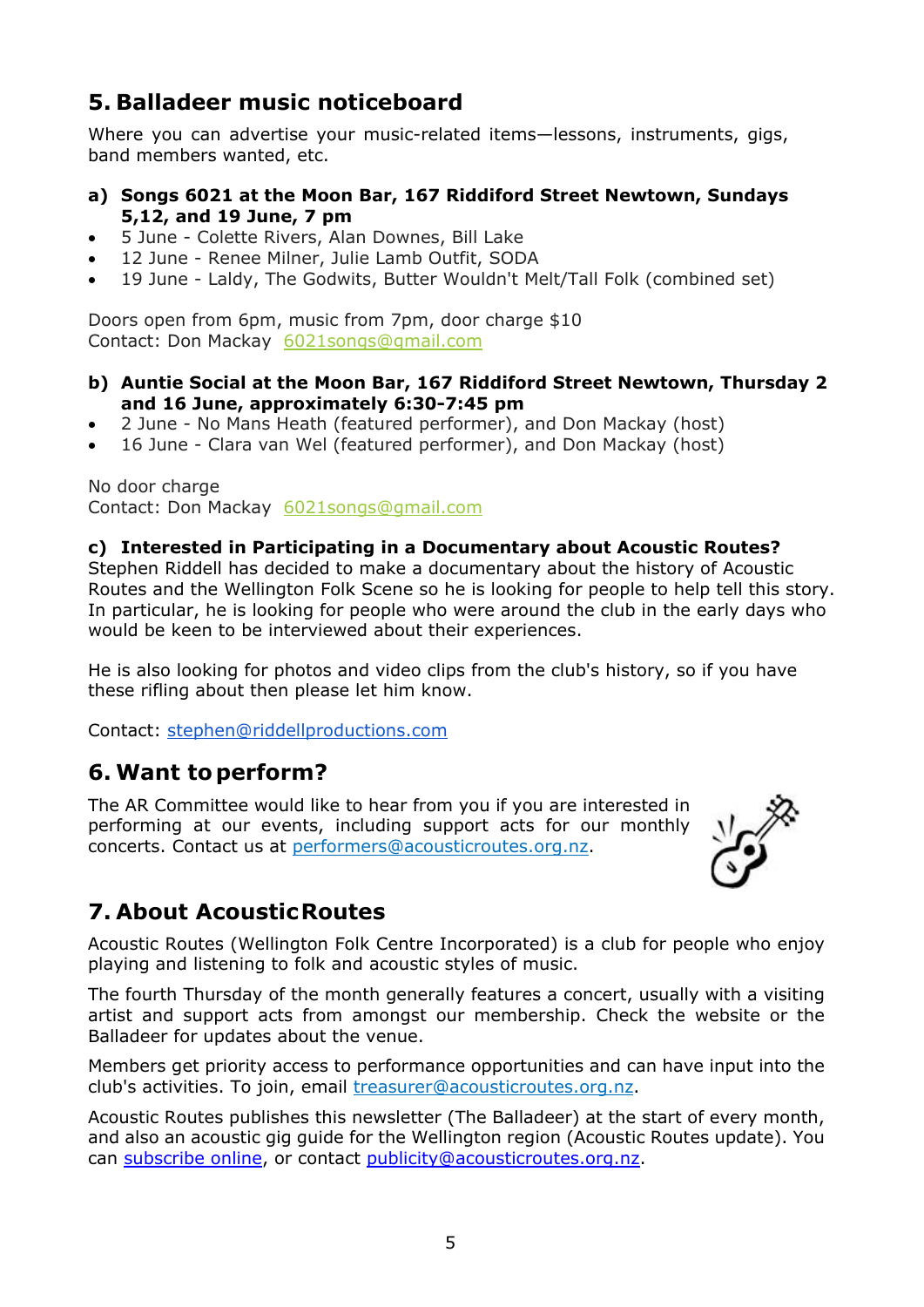## **8. Acoustic Routes contacts**

**President:** Ruth Birnie [president@acousticroutes.org.](mailto:president@acousticroutes.org)nz

<mailto:ruthlbirnie@gmail.com>

**Correspondence**: Kevin Ikin [secretary@acousticroutes.org.nz](mailto:secretary@acousticroutes.org.nz)

**Treasurer/Membership**: Karen Munro [treasurer@acousticroutes.org.nz](mailto:treasurer@acousticroutes.org.nz)

[<karenguitarist@hotmail.com>](mailto:karenguitarist@hotmail.com)

**Balladeer**: editor Philippa Boy, producer, Stephen Riddell [balladeer@acousticroutes.org.nz](mailto:balladeer@acousticroutes.org.nz)

**Acoustic Routes update email**: Kevin Ikin [secretary@acousticroutes.org.nz](mailto:secretary@acousticroutes.org.nz) **Performance opportunities:** [performers@acousticroutes.org.nz](mailto:performers@acousticroutes.org.nz) <mailto:ruthlbirnie@gmail.com>

**Postal address**: PO Box 27-191 Marion Square, Wellington, New Zealand. **Website**: [www.acousticroutes.org.nz](http://www.acousticroutes.org.nz/)

## **9. Other regular folk events/contacts in the region – please check websites or email for updates**

*Trad Singing Session with Dave Barnes hosting*

When: 2<sup>nd</sup> and 4<sup>th</sup> Monday of the month, from about 6.45pm **(CURRENTLY IN ABEYANCE)**

Where Upstairs at the Sprig and Fern, Thorndon. This session celebrates unaccompanied singing in traditional style. Fine beer and food to be had at the bar.

Contact: Dave Barnes [david.barnes@xtra.co.nz](mailto:david.barnes@xtra.co.nz)

*Ceol Alba Scottish Music Club*

- When: 4th Friday of the month, 7.30 9.30pm. A club forplayingand/or listening to (mostly) traditional Scottish music. Sheet music supplied or downloadable
- Where: Lower Hutt.
- Cost: \$5 per night
- Contact: Lynne Scott, 04 565 0164 [lynne@scott.gen.nz](mailto:lynne@scott.gen.nz)

*Levin Folk Music Club*

- When: 2nd Friday of month, 7.30 pm, blackboard concert plus guest artist. Entry: Members \$5, Non-Members \$10, Children \$3 (includes supper) Club Night: 4th Friday of month, 7.30 pm \$2 Koha.
- Where: Horowhenua Scottish Society Hall, cnr Bartholomew Rd and MiddlesexSt. Website: [www.levin-folk-music-club.org.nz](http://www.levin-folk-music-club.org.nz/)

*Mainly Acoustic Music Club*

- When: (Mostly) every 2nd Tuesday of the month, 7.30pm
- Where: Mayfair Cafe, 116 Main Street, Upper Hutt
- Contact: Mary Khalil 021 02314505 [mary.khalil@xtra.co.nz](mailto:mary.khalil@xtra.co.nz)

Club committee email: [info@mainlyacoustic.co.nz](mailto:info@mainlyacoustic.co.nz)

Website: <http://mainlyacoustic.co.nz/coming-attractions/>

*Morris dancing*: Dave Barnes<http://www.morrisdancing.org.nz/>

*Pukerua Bay Folk Club*

When: 1st Thursday of the month, 8pm (no club night in January)

Where: 9 Donlin Rd, Pukerua Bay